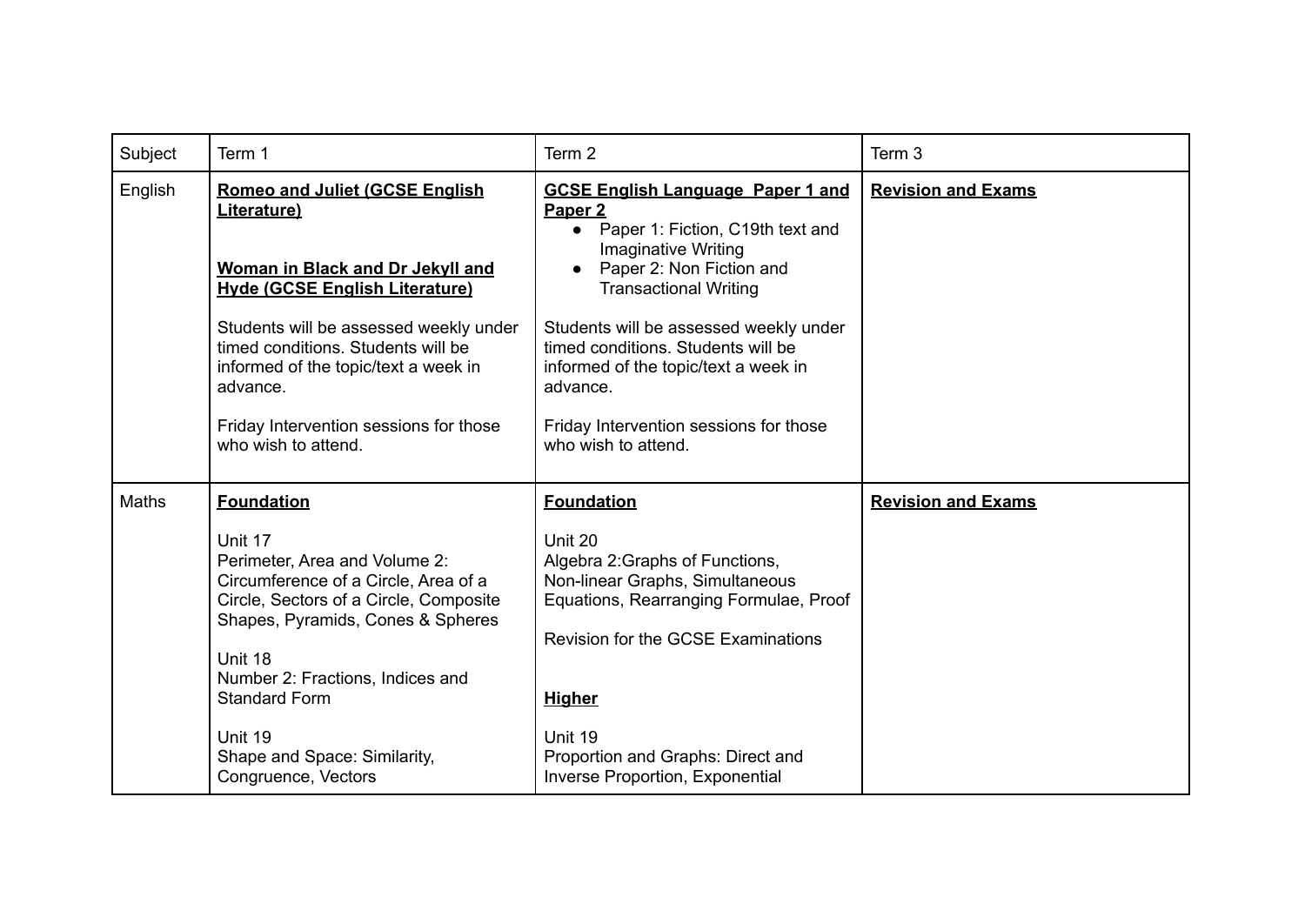|         | Higher                                                                                                                                                                                                                                                                                                                                                                                                                                      | Functions, Non-linear Graphs, Graph<br>Transformations                                                                                                                                                                                                                                |                                                                                                                                                                                                                                 |
|---------|---------------------------------------------------------------------------------------------------------------------------------------------------------------------------------------------------------------------------------------------------------------------------------------------------------------------------------------------------------------------------------------------------------------------------------------------|---------------------------------------------------------------------------------------------------------------------------------------------------------------------------------------------------------------------------------------------------------------------------------------|---------------------------------------------------------------------------------------------------------------------------------------------------------------------------------------------------------------------------------|
|         | Unit 16<br>Circle Theorems: Radii, Chords,<br>Tangents, Angles in Circles                                                                                                                                                                                                                                                                                                                                                                   | Revision for the GCSE Examinations                                                                                                                                                                                                                                                    |                                                                                                                                                                                                                                 |
|         | Unit 17<br>More Algebra: Rearranging Formulae,<br>Algebraic Fractions, Surds, Solving<br>Equations with Algebraic Fractions,<br>Functions, Proof<br>Unit 18<br><b>Vectors and Geometric Proof: Vector</b><br>Arithmetic, Parallel Vectors, Geometric<br>Problems                                                                                                                                                                            |                                                                                                                                                                                                                                                                                       |                                                                                                                                                                                                                                 |
| Science | <b>Genetics, Variation and Evolution</b><br><b>DNA</b><br>$\bullet$<br><b>Meiosis</b><br>$\bullet$<br>Asexual reproduction<br>$\bullet$<br>Genetic crosses<br>$\bullet$<br>Genetic disorders<br>$\bullet$<br>Variation<br>$\bullet$<br>Evolution<br>$\bullet$<br><b>Natural Selection</b><br>$\bullet$<br>Fossil evidence for evolution<br>$\bullet$<br>Antibiotic resistance<br>$\bullet$<br>Selective breeding<br>$\bullet$<br><b>GMO</b> | <b>Waves and Electromagnetism</b><br>Transverse and longitudinal<br>waves<br>The electromagnetic spectrum<br>Hazards of x rays and gamma<br>rays<br>Uses and applications of<br>electromagnetic waves<br>Magnets<br>Electromagnetism<br>Electric motors<br>Calculating magnetic force | <b>The Atmosphere</b><br>Composition of our atmosphere<br>How our atmosphere has evolved<br>$\bullet$<br>Atmospheric pollutants<br>Sustainable development<br>Global warming<br>The Greenhouse Effect<br>Life Cycle Assessments |
|         | Classification<br><b>Energy Changes in Reactions</b>                                                                                                                                                                                                                                                                                                                                                                                        | <b>Hydrocarbons and chemical analysis</b><br>Hydrocarbons - alkanes<br><b>Fractional distillation</b>                                                                                                                                                                                 |                                                                                                                                                                                                                                 |